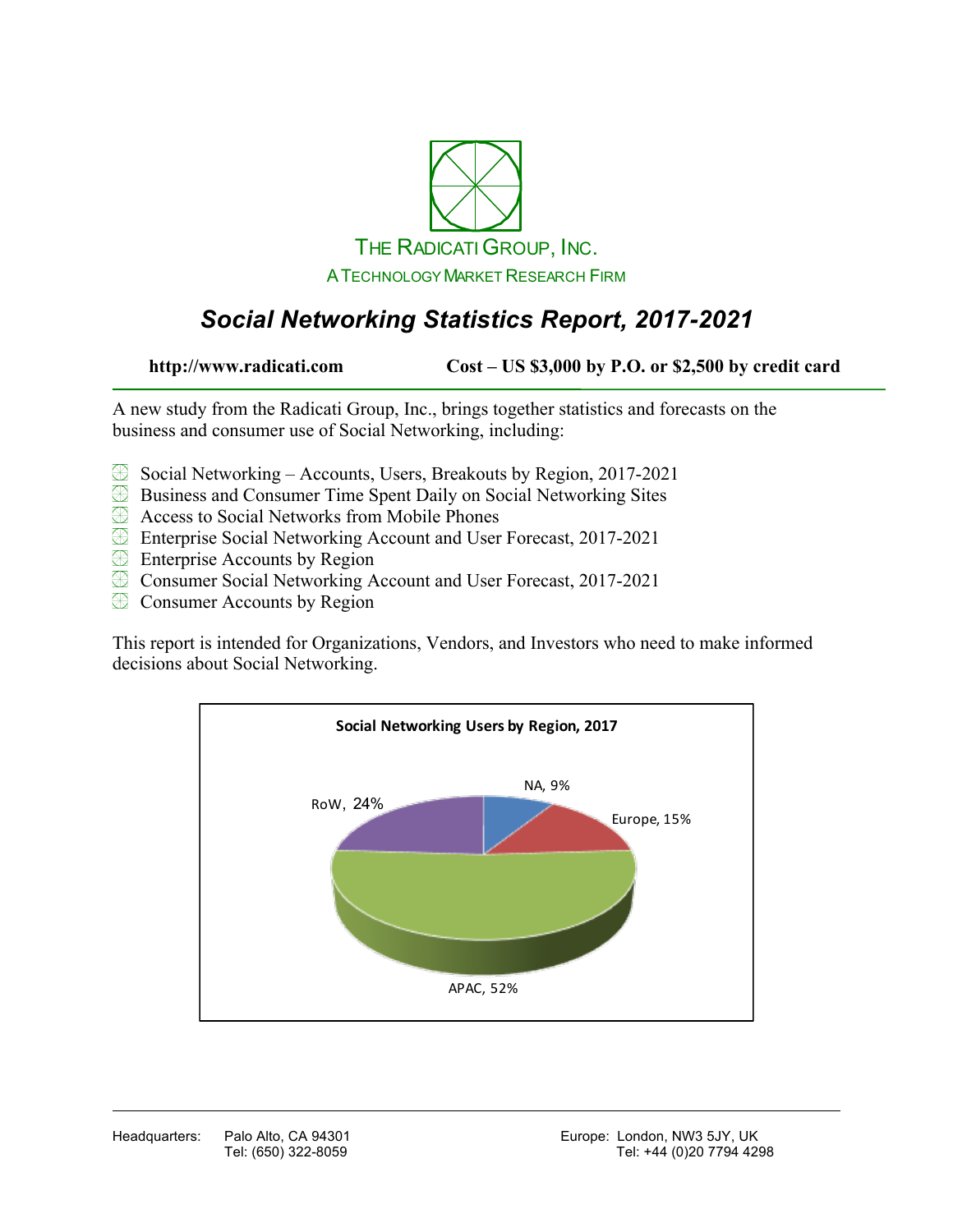## **TABLE OF CONTENTS**

| 2.2 ENTERPRISE SOCIAL NETWORKING ACCOUNT AND USER FORECAST, 2017-2021  14 |  |
|---------------------------------------------------------------------------|--|
|                                                                           |  |
|                                                                           |  |
| 2.3 CONSUMER SOCIAL NETWORKING ACCOUNT AND USER FORECAST, 2017-2021 17    |  |
|                                                                           |  |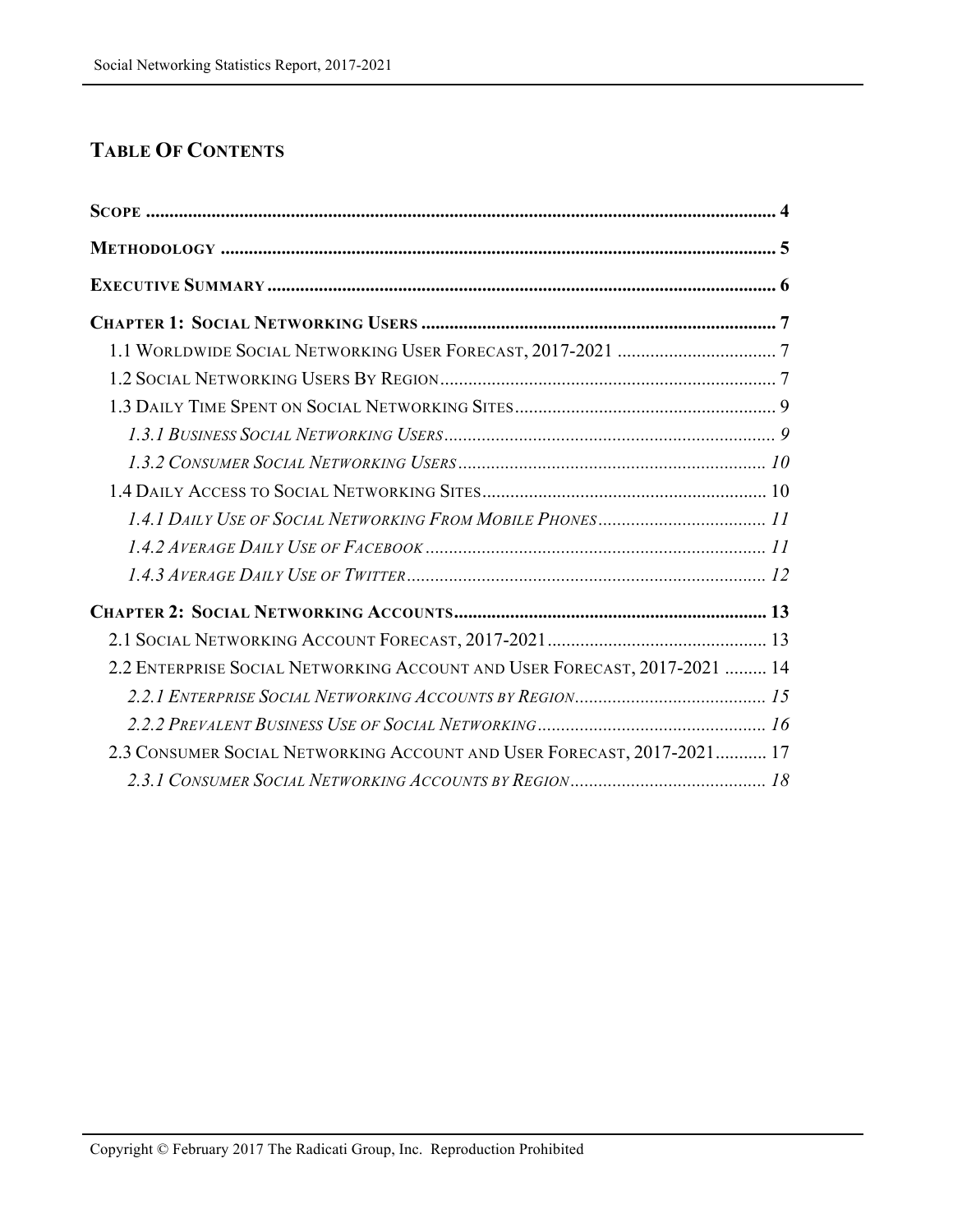### **LIST OF TABLES**

| Table 4: Time per Day Consumer Users Spend on Social Networking, 2017 10           |  |
|------------------------------------------------------------------------------------|--|
| Table 5: Average Daily Access of Social Networks from Mobile Phone, 2017 11        |  |
|                                                                                    |  |
|                                                                                    |  |
|                                                                                    |  |
| Table 9: Enterprise Social Networking Account and User Forecast (M), 2017-2021  14 |  |
|                                                                                    |  |
| Table 11: Consumer Social Networking Account and User Forecast (M), 2017-2021 17   |  |

#### **LIST OF FIGURES**

| Figure 3: Enterprise Social Networking Accounts by Region, 2017 & 2021 15 |  |
|---------------------------------------------------------------------------|--|
|                                                                           |  |